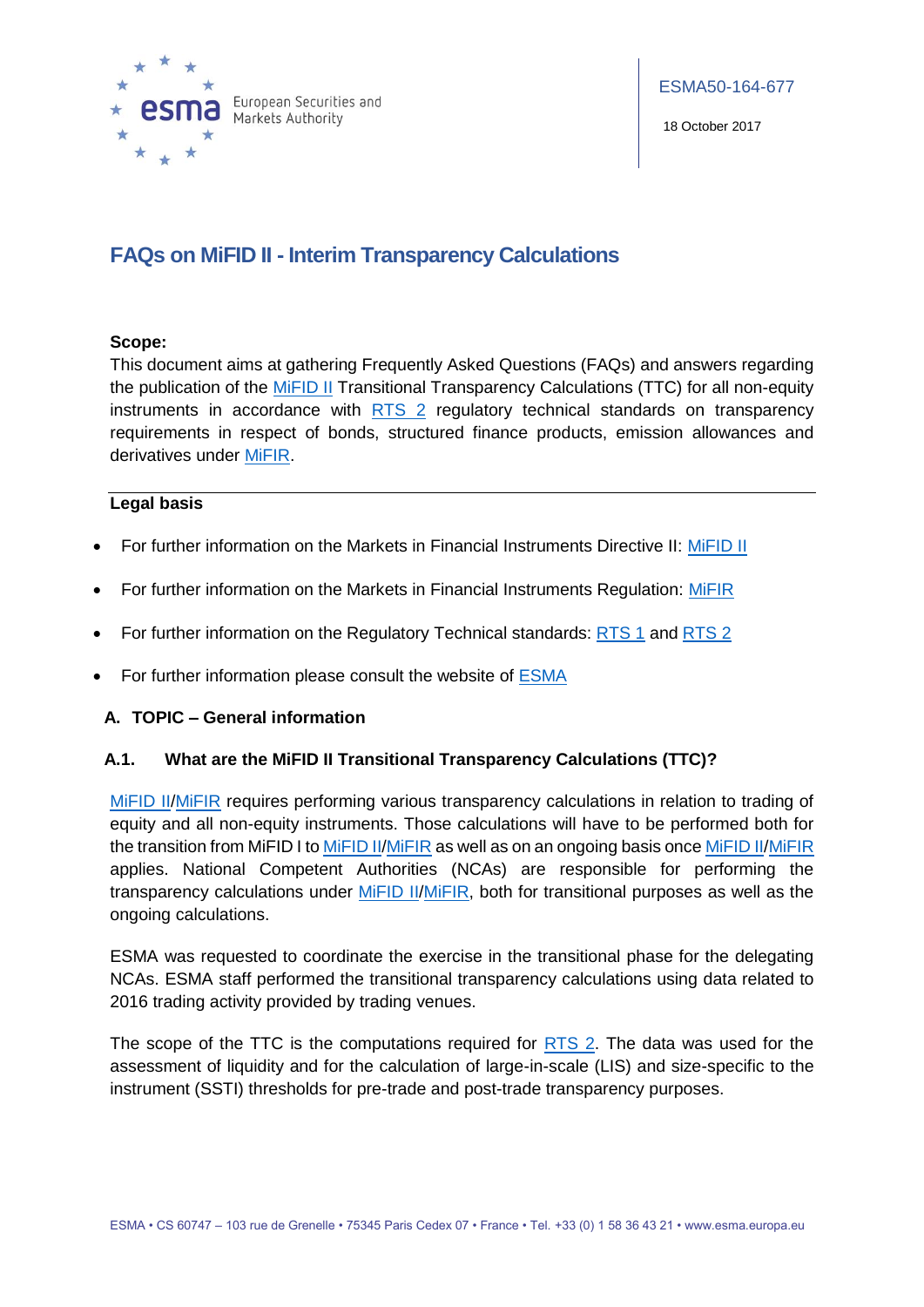

# **A.2. What are the implications of being a liquid or non-liquid instruments?**

MIFID II/MIFIR introduces transparency requirements for bonds, structured finance products, emission allowances and derivatives with powers for competent authorities (NCAs) to waive the obligation for market operators and investment firms operating a trading venue to make public pre-trade information for non-equity instruments for which there is not a liquid market. Furthermore, transactions in non-equity instruments for which there is not a liquid market may also benefit from deferred publication.

#### **A.3. What are asset-class, sub-asset class and sub-classes?**

[RTS 2](http://eur-lex.europa.eu/legal-content/EN/TXT/PDF/?uri=CELEX:32017R0583&from=EN) under [MiFID II](http://eur-lex.europa.eu/legal-content/EN/TXT/?uri=CELEX:32014L0065) defines several non-equity asset classes, e.g. bonds, commodity derivatives, credit derivatives, equity derivatives. However, the scope of the TTC is the computations required for [RTS 2](http://eur-lex.europa.eu/legal-content/EN/TXT/PDF/?uri=CELEX:32017R0583&from=EN) according to the sub-asset class to which each financial instrument belongs. Therefore, additional reference data was used to determine the sub-asset class. For the purpose of the determination of the classes of financial instruments considered not to have a liquid market, sub-asset classes are further segmented into sub-classes according the segmentation criteria as displayed in [Annex III of RTS 2.](http://eur-lex.europa.eu/legal-content/EN/TXT/PDF/?uri=CELEX:32017R0583&from=EN)

# **A.4. What do LIS and SSTI mean?**

[RTS 2](http://eur-lex.europa.eu/legal-content/EN/TXT/PDF/?uri=CELEX:32017R0583&from=EN) under [MiFID II](http://eur-lex.europa.eu/legal-content/EN/TXT/?uri=CELEX:32014L0065) stipulates the size of transactions which are large in scale (LIS) and the size-specific to the instrument (SSTI) for which pre-trade transparency may be waived and post-trade transparency may be deferred and further specifies the deferred publication at the discretion of the competent authorities under Article 11(3) MiFIR. This information is displayed in euros except for emission allowances and derivatives thereof for which they are expressed in tons of carbon dioxide.

# **A.5. Shall I already trade under the transparency requirements described in the interim transparency calculations?**

No, the new transparency requirements will be applicable starting on 3 January 2018.

# **A.6. Until when will the outcomes of the TTC be valid?**

The following dates are applicable:

1. The outcomes of the TTC are applied from 03 January 2018 until 31 May 2019 for **derivatives and bonds with respect to LIS and SSTI thresholds**. The next version of the calculations is planned to be published on 30 April 2019 (already by the IT system and not as part of the transitional calculations). The application period of those updated figures will be 01 June 2019 – 31 May 2020. The frequency of the updates is 1 year.

2. The outcomes of the TTC are applied from 03 January 2018 until 15 May 2018 for **bonds with respect to liquidity indicators**. The next version of liquidity determination for bonds will be published on 01 May 2018. Those updated figures will be applicable during 16 May 2018 – 15 August 2018. The frequency of the updates will be 1 quarter.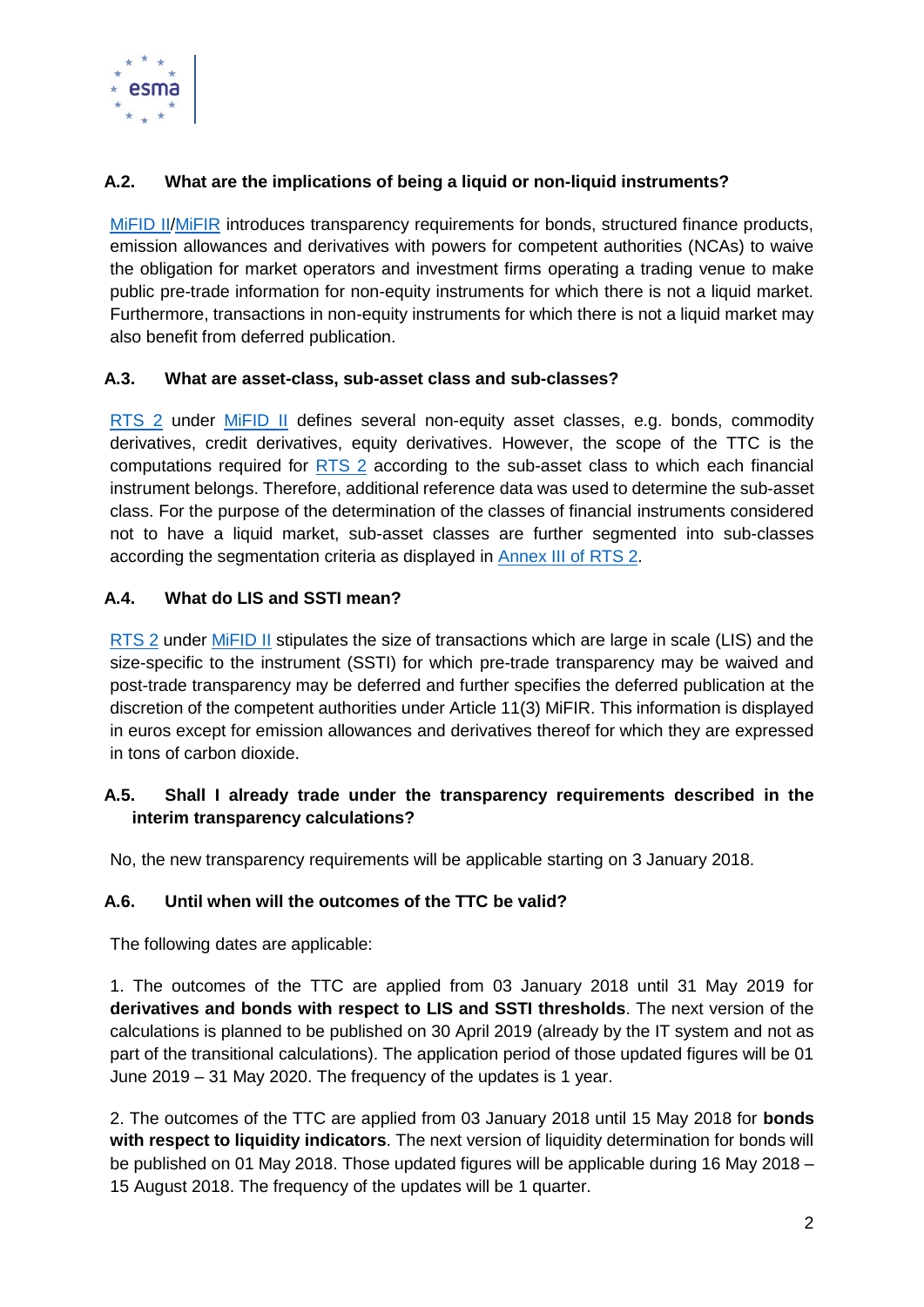

3. The outcomes of the TTC are applied from 03 January 2018 until 31 March 2019 for **equity instruments**. The next version of the calculations will be on 01 March 2019. The application period of those updated figures will be 01 April 2019 – 31 March 2020. The frequency of the updates will be 1 year.

# **B. TOPIC – Data availability**

# **B.1. Why can I not find information on a particular equity instrument or bond in the files?**

The published TTC do not contain information for equity/ETF/bonds as accordingly to the transitional provisions in [RTS](http://ec.europa.eu/finance/securities/docs/isd/mifid/rts/160714-rts-1_en.pdf) 1 and [RTS 2,](http://eur-lex.europa.eu/legal-content/EN/TXT/PDF/?uri=CELEX:32017R0583&from=EN) interim transparency calculations for equity and ETFs shall be published by 06/12/2017. Liquidity assessment of individual bonds will be published by 01/12/2017.

# **B.2. Why can I not find a specific ISIN/sub-class in the TTC files?**

There could be several reasons why an ISIN/sub-class is not available in TTC files: (I) The TTC files only display those ISINs/sub-classes that are deemed liquid. (II) The particular ISIN/sub-classes was not traded during the reference period, namely from 3 July 2016 to 2 January 2017 (both dates included). (III) ISINs were not requested for each sub-class. (IV) The ISIN of the underlying instrument was modified (e.g. a split of an equity).

For example, ISINs of derivative contracts are not available, whereas the ISINs of their underlyings may in fact be available. In that case, please use the information on the underlying instrument of the derivative and other characteristics of the derivative to find the applicable information for the sub-class to which the particular derivative belongs to.

For further details on the segmentation criteria, please refer to [Annex III of RTS 2.](http://eur-lex.europa.eu/legal-content/EN/TXT/PDF/?uri=CELEX:32017R0583&from=EN)

# **B.3. Why there is no data available (marked with NA) for some fields included in the TTC files?**

The fields included in the tables refer to the segmentation criteria at which the whole asset class was subject to (please refer to [Annex III of RTS 2\)](http://eur-lex.europa.eu/legal-content/EN/TXT/PDF/?uri=CELEX:32017R0583&from=EN). For this reason, some fields, that do not apply for that specific sub-class, were populated with NA.

# **C. TOPIC – Files structure**

# **C.1. How are the TTC files structured?**

The TTC files are structured according to asset classes for all non-equity instruments in line with [Annex III of RTS 2.](http://eur-lex.europa.eu/legal-content/EN/TXT/PDF/?uri=CELEX:32017R0583&from=EN) Only asset classes with at least one liquid sub-class are published.

#### **D. TOPIC – File content**

#### **D.1. What data are included in the TTC Files?**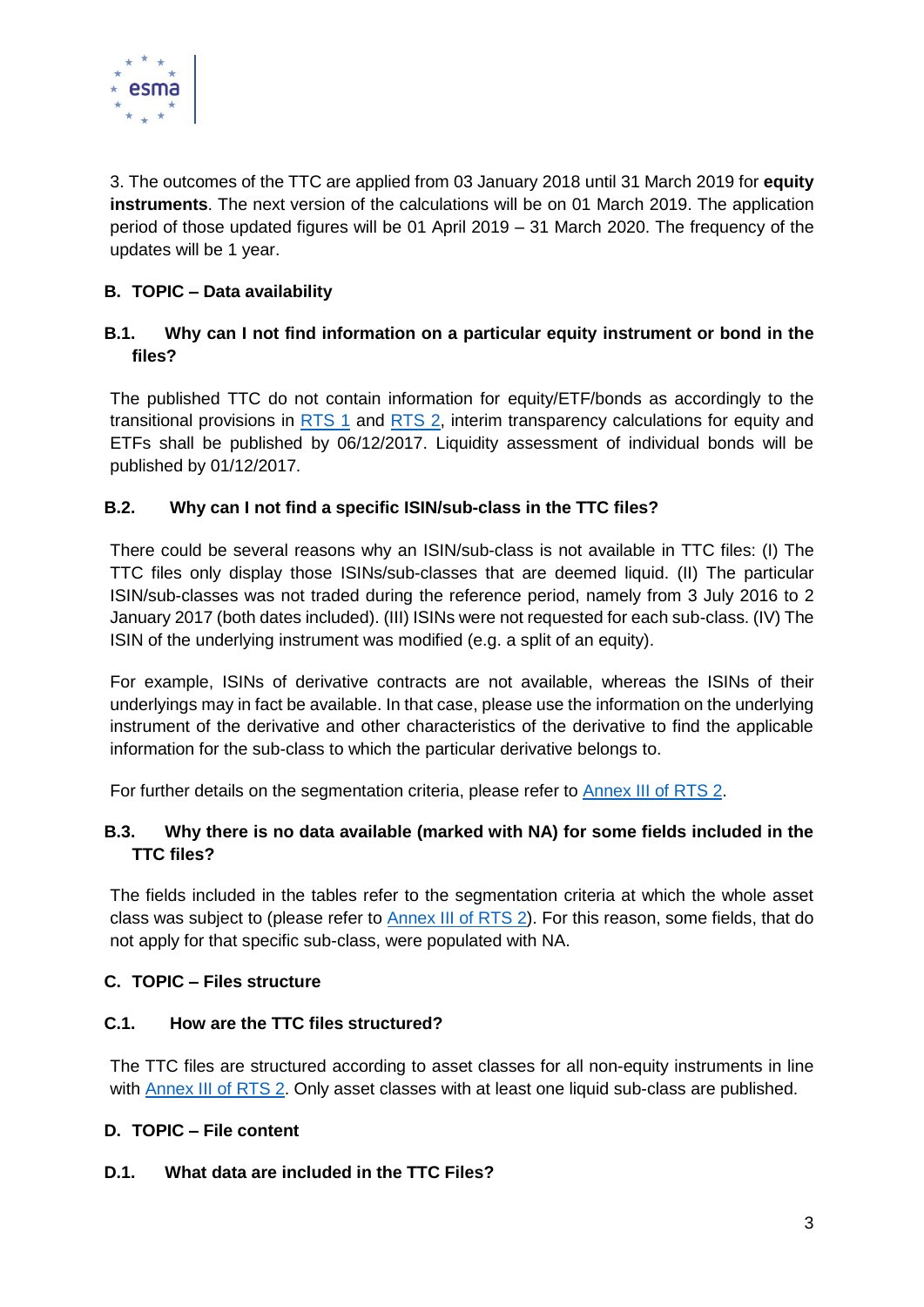

The TTC files contain reference data (e.g., notional currency, time-to-maturity bucket, etc.) and the calculated large-in-scale (LIS) and size-specific to the instrument (SSTI) thresholds for pretrade and post-trade transparency purposes per sub-class when they have been classified as liquid. In particular, for Equity Derivatives part I, where all sub-asset classes are considered to have a liquid market, the thresholds that will apply for the instruments that cannot be found in the file, are those applicable to the smallest average daily notional amount (ADNA) band of the sub-asset class to which the equity derivative belongs [\(RTS 2 Article 13\(14\)\)](http://eur-lex.europa.eu/legal-content/EN/TXT/PDF/?uri=CELEX:32017R0583&from=EN).

Only for those instruments for which data has been received, SSTI/LIS pre-and post-trade thresholds have been calculated and included in those tables. There are some additional liquidity criterion for which data has not been received, but their liquidity is interconnected with the liquidity assessment of other instruments. The affected sub-asset classes are as follows:

#### **Credit derivatives - CDS index options**

A CDS index option whose underlying CDS index is a sub-class determined to have a liquid market and whose time to maturity bucket is 0-6 months is considered to have a liquid market. The applicable threshold values are the ones specified in Article 13(2)(a) and 13(3)(a) in accordance with Article 13(11).

# **CFD - Equity CFDs**

An equity CFD sub-class is considered to have a liquid market if the underlying is an equity security for which there is a liquid market as determined in accordance with Article 2(1)(17)(b) of Regulation (EU) No 600/2014. The applicable threshold values for liquid equity CFD sub-classes are the ones specified in Article 13(2)(a) and 13(3)(a) in accordance with Article 13(11).

# **CFD - Bond CFDs**

A bond CFD sub-class is considered to have a liquid market if the underlying is a bond or bond future for which there is a liquid market as determined in accordance with Articles 6 and 8(1)(b).The applicable threshold values for liquid bond CFD sub classes are the ones specified in Article 13(2)(a) and 13(3)(a) in accordance with Article 13(11).

#### **CFD - CFDs on an equity future/forward**

A CFD on an equity future/forward sub-class is considered to have a liquid market if the underlying is an equity future/forward for which there is a liquid market as determined in accordance with Articles 6 and 8(1)(b). The applicable threshold values for liquid CFD on an equity future/forward sub-classes are the ones specified in Article 13(2)(a) and 13(3)(a) in accordance with Article 13(11).

#### **CFD - CFDs on an equity option**

A CFD on an equity option sub-class is considered to have a liquid market if the underlying is an equity option for which there is a liquid market as determined in accordance with Articles 6 and 8(1)(b). The applicable threshold values for liquid CFD on an equity option sub-classes are the ones specified in Article 13(2)(a) and 13(3)(a) in accordance with Article 13(11).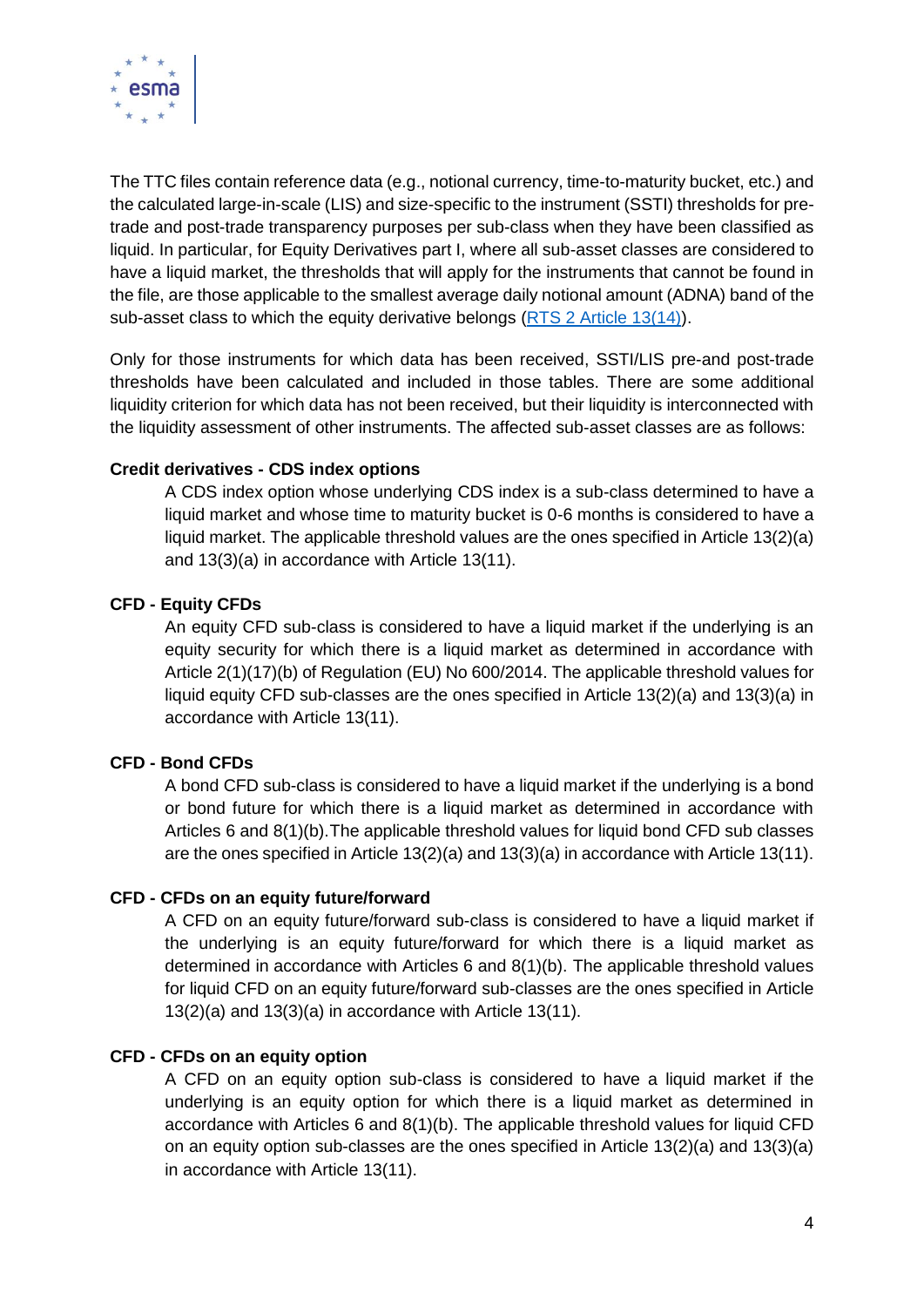

# **Interest rate derivatives - Fixed-to-Float 'single currency swaps' and futures/forwards on Fixed-to-Float 'single currency swaps'**

A future/forward on Fixed-to-Float 'single currency swap' is considered to have a liquid market if the underlying is a Fixed-to-Float 'single currency swap' for which there is a liquid market. The applicable threshold values are those provided for the related Fixedto-Float 'single currency swap'.

For additional information, please refer to [RTS 2.](http://eur-lex.europa.eu/legal-content/EN/TXT/PDF/?uri=CELEX:32017R0583&from=EN)

All other instruments are assessed as illiquid, and their corresponding thresholds can be found in [Annex III of RTS 2.](http://eur-lex.europa.eu/legal-content/EN/TXT/PDF/?uri=CELEX:32017R0583&from=EN)

# **D.2. Why do not all asset classes specified in RTS 2, have a downloadable TTC file?**

ESMA has calculated the liquidity of instruments subject to pre- and post-trade transparency requirements. As a result of the liquidity assessment, some asset classes turned out to be overall illiquid (e.g. SFP) or have no liquid instrument (e.g. C10 derivatives). In addition, ESMA only performed the exercise in the transitional phase for the delegating NCAs. For the other 8 remaining classes, the thresholds were calculated and stored in individual files.

# **D.3. Why have the originally published TTC results for the asset class Credit Derivatives been modified?**

After publication of the TTC results on 03 July 2017, a TV communicated to ESMA that they had detected an error in their submitted information for the asset class Credit Derivatives. The TV subsequently resubmitted corrected data on the same date.

ESMA proceeded to review the computations with the newly provided information. The impact of this error is that out of the 11 originally published Credit Default Swaps (CDS) sub-classes, 9 sub-classes should be considered illiquid. The published file therefore contains information for only two remaining sub-classes with adjusted LIS and SSTI thresholds.

# **D.4. Why have the originally published TTC results for the asset class Equity Derivatives I been modified?**

After publication of the TTC results on 03 July 2017, ESMA was notified on a data quality issue for the asset class Equity Derivatives I. TVs provided to ESMA the ISINs of underlying dividends instead of the requested information, the ISINs of the shares that pay the underlying dividends. The TVs that provided this information were informed by ESMA and resubmitted corrected data.

In addition, ESMA was informed that several reported ISINs were related to the same underlying, due to corporate actions, affecting the computed TTC. ESMA has corrected this to the best extent possible.